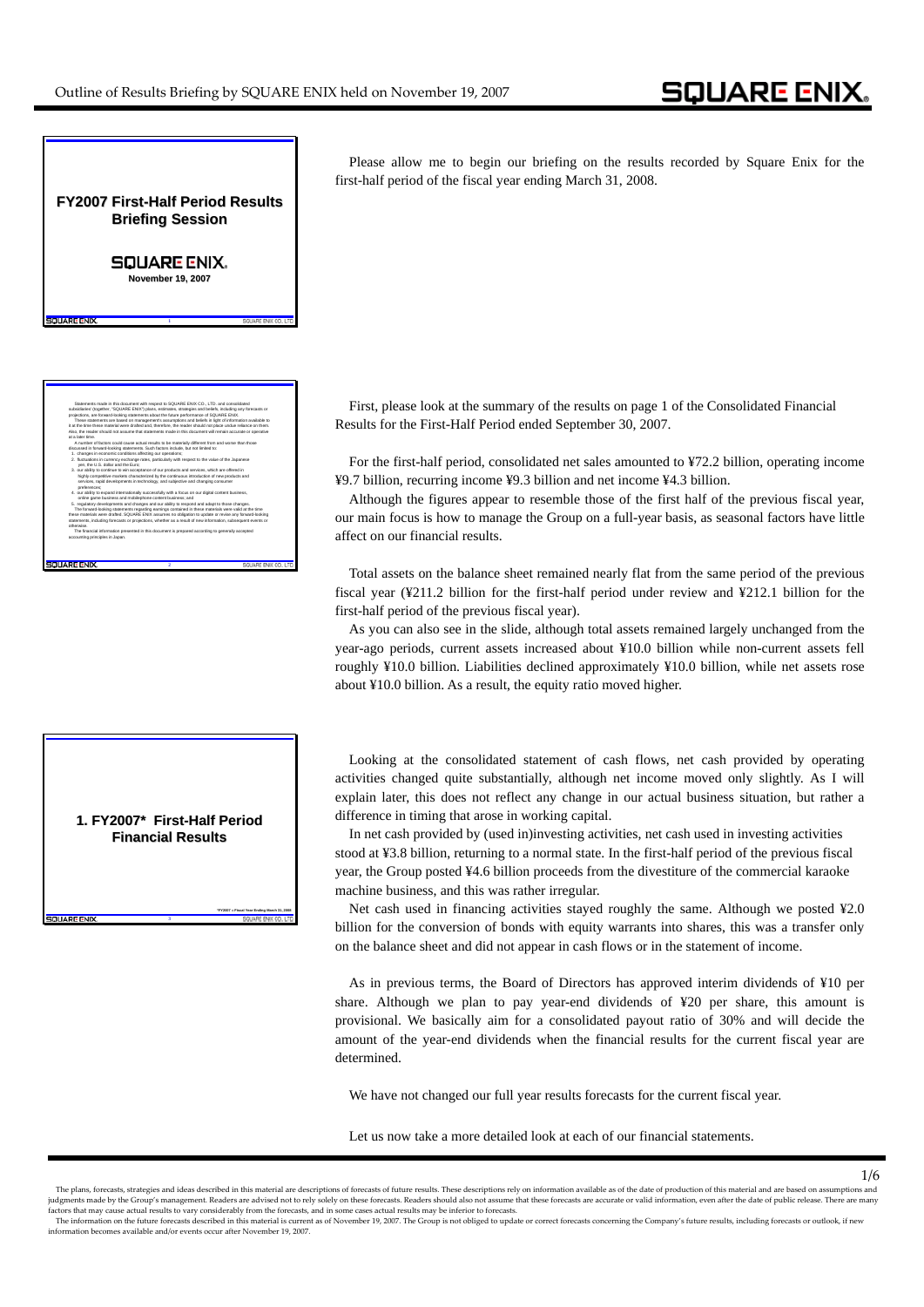|                                                                                               |                             | <b>Militans of Ten</b> |                           |             |                               |                        |
|-----------------------------------------------------------------------------------------------|-----------------------------|------------------------|---------------------------|-------------|-------------------------------|------------------------|
|                                                                                               | As of September 30, 3006    | w                      | As of March 31, 2007      | u           | As of Sectember 30, 2007      | u                      |
| <b>Processed America</b>                                                                      | 136, 574                    | 85%                    | 146,608                   | 68%         | 146,100                       |                        |
| <b>Son-current Assets</b>                                                                     | 75, 206                     | 35%                    | 69.071                    | 32%         | 65.122                        | 395                    |
| <b>Tutal</b>                                                                                  | 212,130                     | <b>STATIS</b>          | 215,679                   | <b>MARK</b> | 211,223                       | soon                   |
| <b>Current Liabilities</b>                                                                    | 35,762                      | 17%                    | 32,404                    | 15%         | 36,300                        | 125                    |
| Non-current Liabilities                                                                       | 53,259                      | 25%                    | 52,635                    | 24%         | 50.317                        | 249                    |
| Total Lishilities                                                                             | 89.021                      | 42%                    | 85,040                    | 39%         | 76.623                        | w                      |
| Total Net Asset                                                                               | 123,109                     | 58%                    | 130,639                   | 61%         | 154,589                       | 64%                    |
| Total                                                                                         | 212 130                     | 100%                   | 215,679                   | story       | 711.221                       | ian                    |
| <b>Humber of Employees</b>                                                                    | 3,130                       | ٠                      | 3,164                     | ٠           | 3.275                         |                        |
|                                                                                               |                             |                        |                           |             |                               |                        |
|                                                                                               |                             |                        |                           |             |                               | <b>Millions of Yen</b> |
|                                                                                               | April 2006 - September 2006 |                        | October 2006 - March 2007 |             | April 2007 - Sectionizer 2007 |                        |
|                                                                                               |                             | w                      |                           | <b>bo</b>   |                               |                        |
|                                                                                               | 75, 565                     | <b>100NL</b>           | 87,513                    | <b>NOON</b> | 72.271                        | 1001                   |
|                                                                                               | 9.159                       | 12%                    | 16,747                    | <b>SIA</b>  | 9.753                         | 139                    |
|                                                                                               | 9,400                       | 12%                    | 15, 541                   | 19%         | 9,303                         | <b>CYN</b>             |
| <b>Het Sales</b><br><b>Operating Income</b><br><b>Recurring Income</b><br><b>Bad Incident</b> | 3,319                       | 4%                     | 8.300                     | <b>MA</b>   | 4.982                         | ×                      |
| Depreciation and Americation<br>Capital Expenditure                                           | 5.247<br>5.014              | ×<br>×                 | 5,888<br>6.346            | i.<br>٠     | 4.748<br>3,844                |                        |

Please look at the balance sheet first.

Although it appears that cash and deposits declined from ¥91.1 in the first half of the previous fiscal year, to ¥73.6 billion, we actually transferred some cash and deposits to certificates of deposit, which are booked as short-term securities. Since certificates of deposit are recognized as cash and cash equivalents in cash flows, the actual situation remained unchanged from the end of the previous fiscal year, with only the account heading being replaced.

With respect to non-current assets, property and equipment decreased from ¥27.5 billion to ¥23.0 billion. Intangible assets also dropped from ¥22.5 to ¥20.7 billion, and investments and other assets declined from ¥25.0 billion to ¥21.3 billion. Non-current assets as a whole declined approximately ¥10.0 billion.

Intangible assets will decrease every year, as goodwill relating to TAITO Corporation will be amortized.

We reduced investments and other assets that were unlikely to contribute to income, such as investment securities, rental deposits, and construction cooperation funds. The decrease in non-current assets (from ¥75.2 billion for the first-half period of the previous fiscal year to ¥65.1 billion) together with the increased current assets (from ¥136.9 billion year on year, to ¥146.1 billion) amid unchanged total assets results in a healthier financial situation.

Current liabilities decreased approximately ¥10 billion, from ¥35.7 billion to ¥26.3 billion. This does not mean that our businesses have changed. Rather, it was simply a result of the change in working capital.

Corporate bonds in non-current liabilities fell from ¥50.0 billion to ¥48.0 billon. As a result of the conversion of ¥2.0 billion bonds to shares, common stock and the capital surplus reserve increased. At this point, as an additional ¥11.0 billion in bonds have been converted into shares, the balance of corporate bonds came to ¥37.0 billion.

Please now look at the statement of income.

 The ratio of gross profit stood at 46.1% for the first-half period of the current fiscal year, compared with 45.4% for the first-half period and 46.0% for the full year in the previous fiscal year. As such, profitability was about the same as it was a year ago. Selling, general and administrative expenses were generally streamlined, down about ¥2.0 billion in total from ¥25.2 billion for the first-half period of the previous fiscal year to ¥23.5 billion for the first-half period under review.

I will explain operating income by segment later.

Let me now brief you on non-operating income and expenses and extraordinary gains and losses.

In non-operating income and expenses, interest income increased slightly with the transfer of some cash and deposits to certificates of deposit. We also posted a small foreign exchange loss (¥92 million for the first-half period of the current fiscal year, compared with a foreign exchange gain of ¥114 million for the first-half period of the previous fiscal year). The loss on the write-off of the content production account was ¥876 million yen. Although we strictly assess the content production account on the balance sheet each time, taking into account market trends and progress in content development, we took very conservative approach in the first-half period under review, as part of our efforts to improve the financial health and operating structure of our game software development.

Although it appears that extraordinary gains declined markedly from the gain on the

2/6

The plans, forecasts, strategies and ideas described in this material are descriptions of forecasts of future results. These descriptions rely on information available as of the date of production of this material and are judgments made by the Group's management. Readers are advised not to rely solely on these forecasts. Readers should also not assume that these forecasts are accurate or valid information, even after the date of public rele se actual results to vary considerably from the forecasts, and in some cases actual results may be inferior to forecasts.

The information on the future forecasts described in this material is current as of November 19, 2007. The Group is not obliged to update or correct forecasts concerning the Company's future results, including forecasts or information becomes available and/or events occur after November 19, 2007.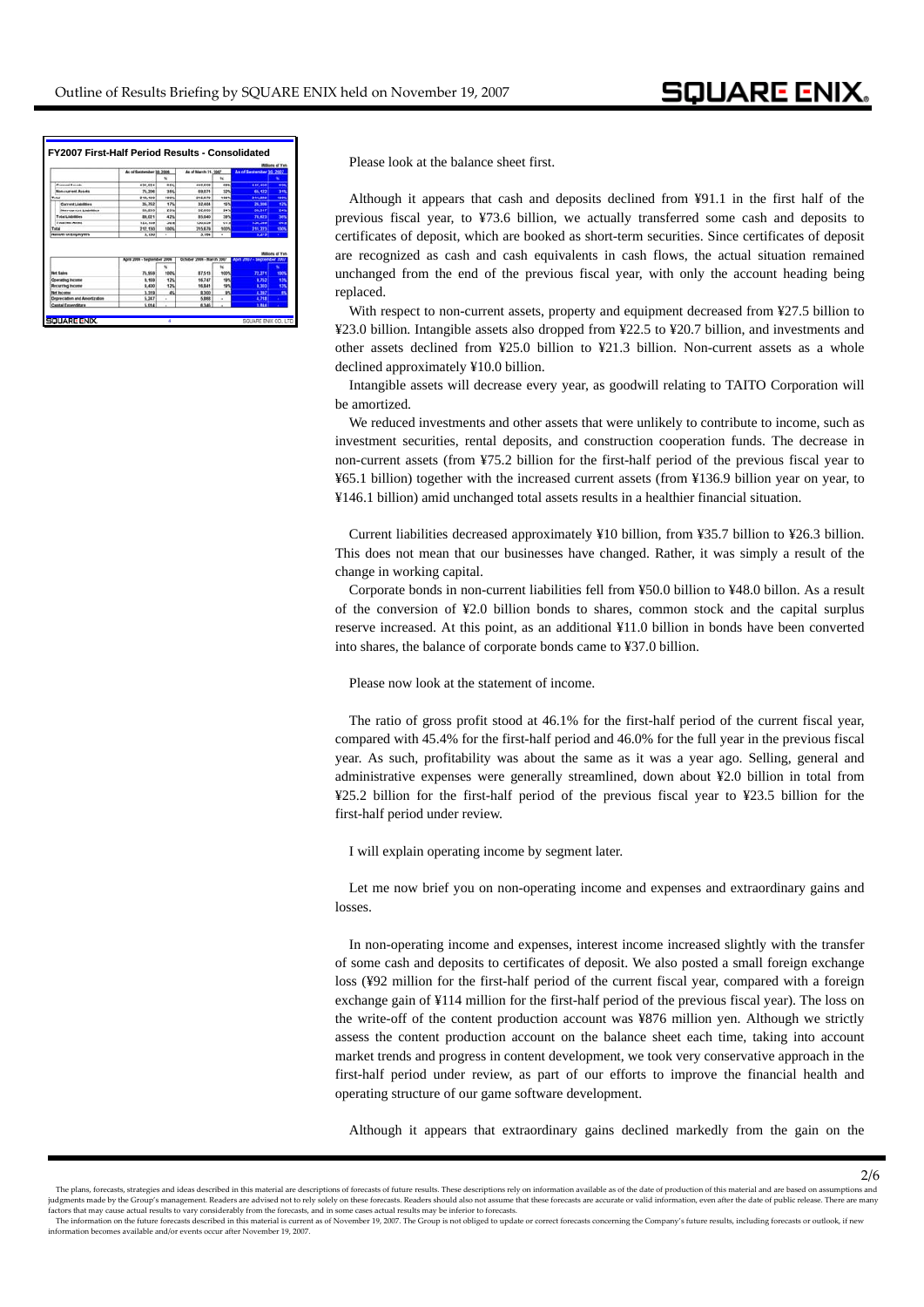divestiture of business of ¥2.7 billion we recorded in the first-half period of the previous fiscal year, this simply means that it has returned to a normal state. Under extraordinary losses, we posted a loss relating to our withdrawal from the slot machine business in pachinko parlors, in addition to the disposal of property and equipment associated with business restructuring. With this posting, however, we have finally completed the recording of these losses. Accelerated amortization of goodwill represents amortization other than the ordinary one to be posted under selling, general and administrative expenses. Under this account heading, we amortized goodwill in subsidiaries of TAITO for the first-half period under review, while we recorded an accelerated amortization of goodwill relating to karaoke machines we assigned in the first-half period of the previous fiscal year.

Let me move on now to explain operating income by segment.

The biggest difference from the past was that profitability in the Amusement segment, in which all businesses of TAITO were recorded, is now established. Excluding the amortization of goodwill registered in operating expenses, the TAITO Group has come to generate operating income of ¥1.8 billion to ¥2.0 billion per half-year period.

Another major factor for the profit was the contribution of the kids card game named Dragon Quest Monster Battleroad. Most of the results for this game were recorded in the Others segment, and only fees from Square Enix to TAITO were posted in the Amusement segment. Intercompany transactions were eliminated in the Eliminations or Unallocated column. DQM Battleroad was very profitable and contributed to sales and profit in the first-half period under review from early stage, although it went into full-service in July 2007.

Results in other segments varied only slightly from the previous fiscal year. To briefly summarize the results in other segments, the performance of the Games (Offline) segment slightly worsened year on year. Sales in the Games (Online) segment declined because of the absence of expansion package releases, although its contribution to profit remained unchanged. Results in the Mobile Phone Content and the Publication segments were virtually flat, while the Amusement segment moved back into the black. The Others segment included CG animated DVD licensing revenues in the first-half period of the previous fiscal year. Although net sales in the Others segment are normally around ¥2.0 billion to ¥3.0 billion a year, special factors such as CG animated DVD licensing revenues and kids card games were added to sales in the first-half period of the previous fiscal year and the first-half period of the current fiscal year, respectively.

By region, while we released major videogame titles in North America in the first-half period of the previous fiscal year, this was not the case in the first-half period under review. Results by region vary, depending on whether major titles are released overseas or not.

That concludes the explanation of the statement of income.

Let me now explain cash flows.

As I mentioned at the start of this presentation, cash flows from operating activities showed a significant change in comparison with net income. The sum total of three items, increase/decrease in accounts receivable, increase/decrease in inventories and increase/decrease in purchase liabilities, was approximately ¥6.1 billion in the first-half period of the previous fiscal year, but it was around negative ¥4.7 billion for the first-half period under review. The difference is ¥10.8 billion. The factor for the difference was the collection of sales debts, as the difference arises from the way how booked sales are collected in each fiscal year. It was not the case that there was a structural change, it was simply the matter of timing.

|                                                                                                         |                          |                         |                                |             |                  |                | - Consolidated                    |                  |
|---------------------------------------------------------------------------------------------------------|--------------------------|-------------------------|--------------------------------|-------------|------------------|----------------|-----------------------------------|------------------|
| 1. First Half Period ended September 30, 2007                                                           |                          |                         |                                |             |                  |                |                                   | Millions of Yen  |
|                                                                                                         | Games<br><b>Ciffinal</b> | Games<br><b>Critral</b> | <b>Mobile Phone</b><br>Contact | Publication | Amusement        | Others         | Elminations<br>or unaliseated     | Tetal            |
| Net Sales                                                                                               | 20,448                   | 5,413                   | 3.589                          | 6.210       | 34,630           | 3.656          | <b>BOB</b>                        | 72.271           |
| <b>Operating Expenses</b>                                                                               | 16,300                   | 2.549                   | 3.906                          | 3.634       | 33.170           | 3,363          | 1,473                             | 83.518           |
| <b>Operating Income</b>                                                                                 | 4147                     | 3.864                   | 663                            | 1,676       | 1,349            | 1.334          | Q.202                             | 9.752            |
| <b>Coersting Margin</b>                                                                                 | 20.3%                    | 62.9%                   | 10.5%                          | 32.2%       | 2.9%             | $36.7\% -$     |                                   | 13.6%            |
|                                                                                                         | <b>Critical</b>          | <b>Kimimat</b>          | Contact                        |             |                  |                | or unalization                    |                  |
|                                                                                                         | Games                    | Games                   | Mobile Phone                   | Publication | Amusement        | Others         | Elminators                        | Total            |
|                                                                                                         | 15,196                   | 7,678                   |                                | 5,426       |                  |                |                                   |                  |
| Net Sales                                                                                               | 14,676                   | 4,367                   | 2.907<br>3.354                 | 3,668       | 38,144<br>39,472 | 2.615<br>1.104 | $\overline{\phantom{a}}$<br>2.106 | 75,968<br>66,790 |
| <b>Operating Expenses</b>                                                                               |                          |                         |                                |             |                  |                |                                   |                  |
| <b>Operating Income</b>                                                                                 | 4,311                    | 3,311                   | <b>YOU</b>                     | 1,787       | <b>com</b>       | 1,611          | 0.100                             | 9.169            |
| <b>Operating Margin</b>                                                                                 | 22.9%                    | 43.1%                   | 34.2%                          | 32.6%       | 6.9%             | 57.9%          | $\overline{a}$                    | 12.1%            |
| 3. Change (from the first-half period ended Sep. 30, 2006 to the first-half period ended Sep. 30, 2007) |                          |                         |                                |             |                  |                |                                   | Millions of Yan  |
|                                                                                                         | Games<br><b>Cifficed</b> | Games<br>(Online)       | Mobile Phone<br>Content        | Publication | Amusement        | Others         | Eliminations<br>or unaliscated    | Total            |
|                                                                                                         | 1.262                    | (2,365)                 | 682                            | 018         | (3.824)          | 1,081          | 608                               | (3,600)          |
| Net Sales                                                                                               |                          | (5.818)                 | 722                            | (124)       | 8.302            | 1,268          | <b>HARR</b>                       | (4.272)          |
| <b>Operating Expenses</b>                                                                               | 1,426                    |                         |                                |             |                  |                |                                   |                  |

 <sup>3/6</sup>

The plans, forecasts, strategies and ideas described in this material are descriptions of forecasts of future results. These descriptions rely on information available as of the date of production of this material and are judgments made by the Group's management. Readers are advised not to rely solely on these forecasts. Readers should also not assume that these forecasts are accurate or valid information, even after the date of public rele

factors that may cause actual results to vary considerably from the forecasts, and in some cases actual results may be inferior to forecasts.<br>The information on the future forecasts described in this material is current as information becomes available and/or events occur after November 19, 2007.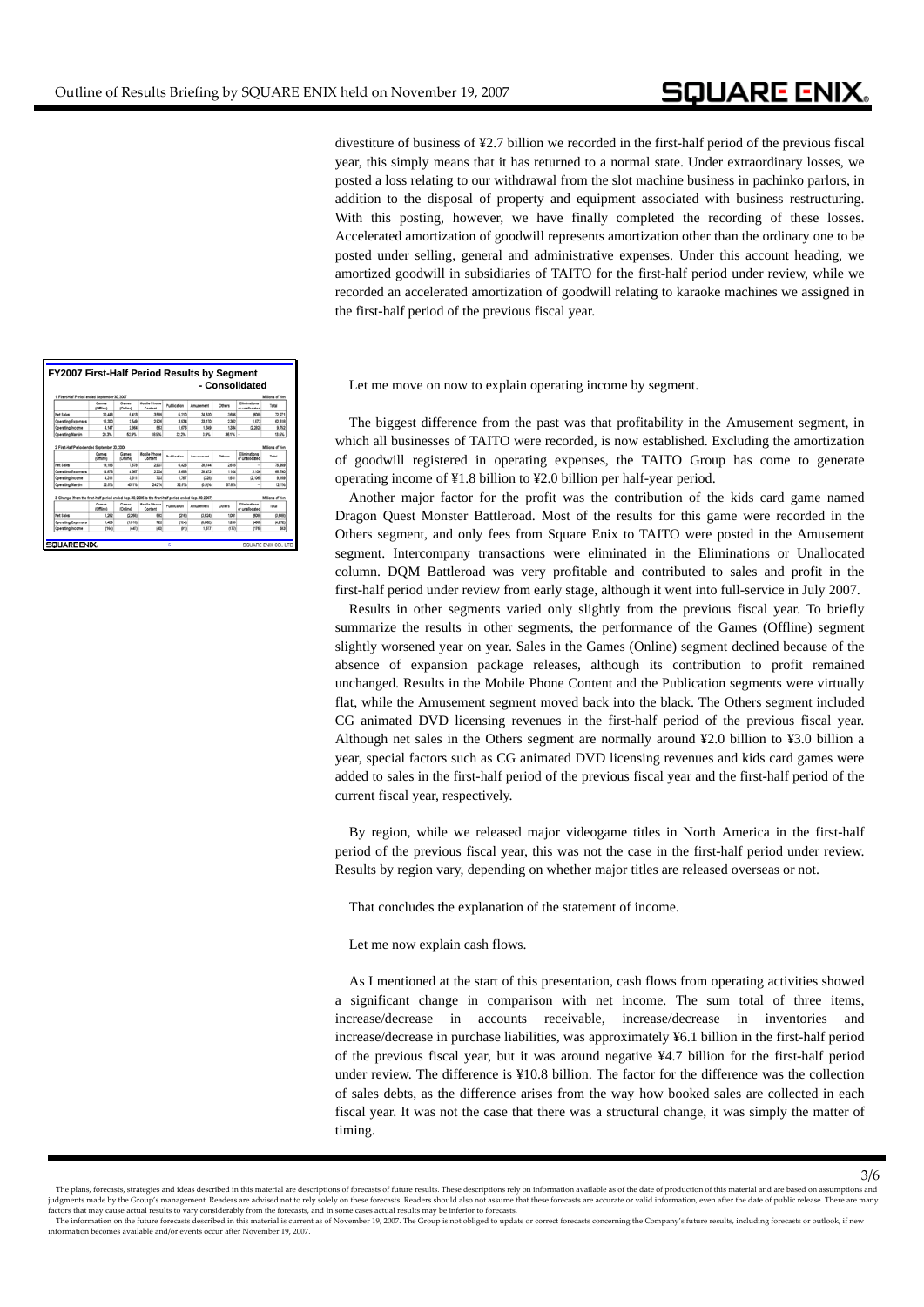As I explained earlier, ¥4,645 million in proceeds from the divestiture of business were recorded in cash flows from investing activities in the first-half of the previous fiscal year, with no equivalent figure recorded in first-half period under review. Consequently, cash flows from investing activities returned to a more normal state.

In cash flows from financing activities, we recorded proceeds from the issuing of shares of common stock in relation to stock options. This was not a result of converting bonds with non-detachable warrants to shares. Again, the conversion of bonds with non-detachable warrants to shares is a balance sheet transfer and will not appear in cash flows or the statement of income.

Cash and cash equivalents included certificates of deposit. Excluding this, the figure remained almost unchanged.

This slide shows unit sales of game software.

|                             |                |            |     | Global Unit Sales of SQUARE ENIX by Platform |      |
|-----------------------------|----------------|------------|-----|----------------------------------------------|------|
|                             |                |            |     | GBA                                          |      |
| FY2007<br><b>First-Half</b> | <b>PS2, PS</b> | <b>PSP</b> | Wii | <b>DS</b>                                    |      |
|                             |                |            |     | XBOX360                                      | Inc  |
|                             |                |            |     |                                              |      |
| FY2006                      |                |            |     |                                              |      |
|                             |                |            |     |                                              |      |
| 0%                          | 20%            | 40%        | 60% | 80%                                          | 100% |

**6**

**SQUARE ENIX** 

May 2007<br>June 2007<br>July 2007

April 200<br>May 200

**FY2007 First First-Half Period Results Half – Unit Sales Unit Sales**

Raisana De<br>Agril 200<br>Agril 200<br>May 2007<br>Juna 200

 $\frac{1}{2}$ 

1122211

|                      |                        |     |                        |             | <b>Millions of Yen</b> |  |
|----------------------|------------------------|-----|------------------------|-------------|------------------------|--|
| Region               | April - September 2005 |     | April - September 2007 |             | Change                 |  |
|                      |                        | ĸ   |                        | x           |                        |  |
| Japan                | 60,409                 | 79% | 62,495                 | 86%         | 2,086                  |  |
| <b>North America</b> | 10.419                 | 14% | 4.928                  | 7%          | (5.491)                |  |
| Europe (PAL)         | 4,466                  | 6%  | 4.206                  | 6%          | (260)                  |  |
| Asia, etc.           | 664                    | 1%  | 642                    | 1%          | (22)                   |  |
| Total                | 75.959 100%            |     | 72.271                 | <b>100%</b> | (3,699)                |  |

Comparing the breakdown of unit sales by platform in the previous fiscal year and the first-half period of the current fiscal year, you will notice that the shares of PSP and DS were very large in the first half under review, although excessive dependence on handheld game console is a concern. I believe that we need to change our development system, as we are falling slightly behind in the development of software for the next generation video game consoles. Because we have had to compete in handheld game console before video game console in next-generation platforms, we ended up with an extreme shift to handheld game console in the first-half period of the current fiscal year. We will not maintain this sales mix in the future, as we need to consider how to generate income from next generation gaming platforms.

Next, I would like to explain overseas sales.

Although there is little difference from the results by region I explained a moment ago, the difference from results in the first-half period of the previous fiscal year is even clearer in overseas sales, as overseas sales are classified by sales at the destination while results by region are categorized by location and thus by local subsidiary.

 <sup>4/6</sup> The plans, forecasts, strategies and ideas described in this material are descriptions of forecasts of future results. These descriptions rely on information available as of the date of production of this material and are judgments made by the Group's management. Readers are advised not to rely solely on these forecasts. Readers should also not assume that these forecasts are accurate or valid information, even after the date of public rele se actual results to vary considerably from the forecasts, and in some cases actual results may be inferior to forecasts.

The information on the future forecasts described in this material is current as of November 19, 2007. The Group is not obliged to update or correct forecasts concerning the Company's future results, including forecasts or information becomes available and/or events occur after November 19, 2007.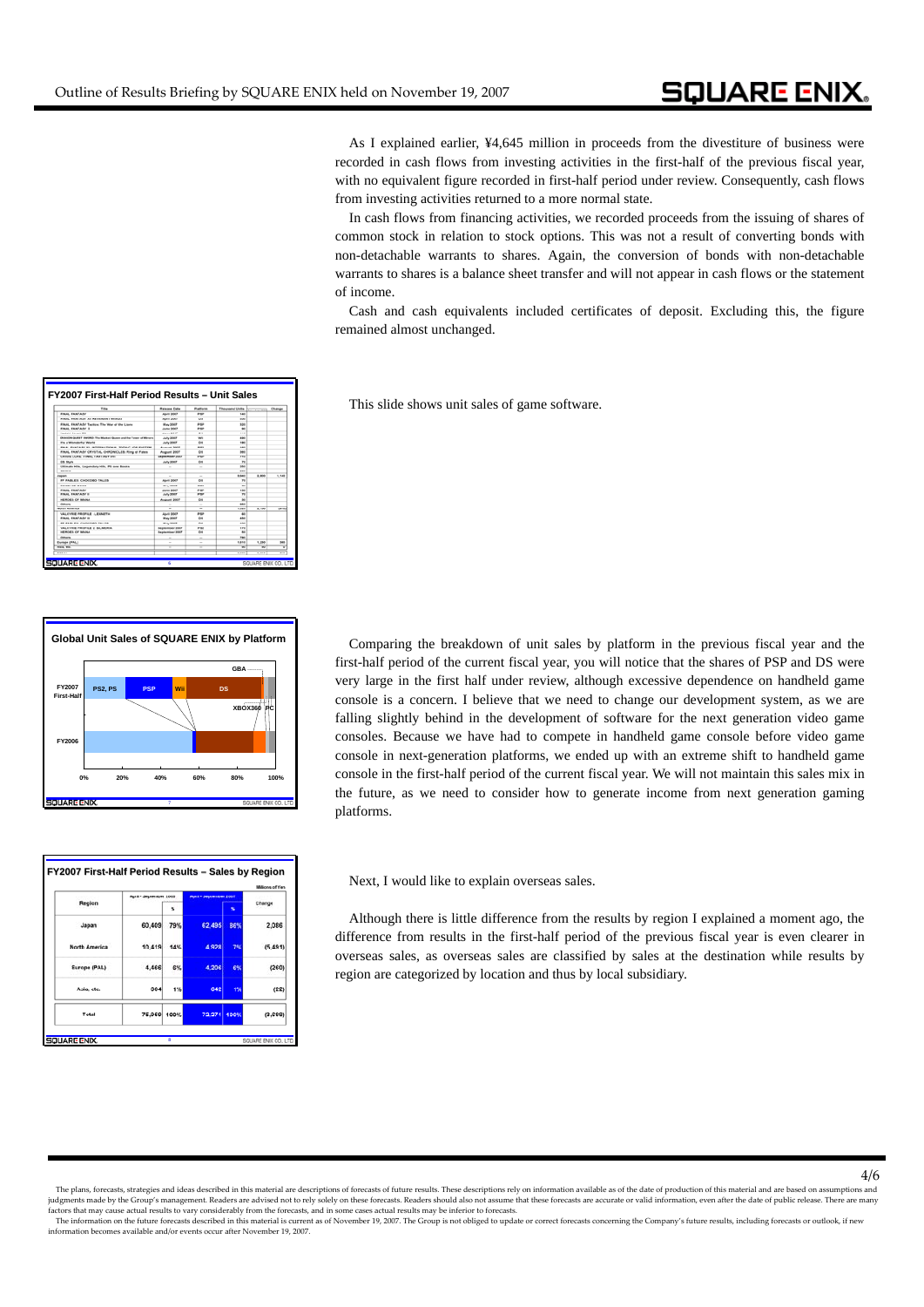

Let me explain the situation of *Dragon Quest Monster Battleroad*, a new business area for Square Enix. This was pre-launched on June 20, 2007 and has been in full-service since the second quarter. It has achieved considerable popularity. We have limited the number of installation bases to approximately 3500. The average daily revenue per unit was very favorable at around ¥10,000. The total number of cards shipped reached 31.7 million copies at the end of September 2007.





**12 2. FY2007\* Projections FY2007\* Projections \*FY2007 = Fiscal Year Ending March 31, 2008**

This slide shows the results of a survey at TAITO operated outlets, which reveal a very high average daily revenue for *DQM Battleroad*. Revenue for the title in the second place is for the first month of its release, since it was the only data available when we summarized the figures. Revenue of this type of machine is generally very high in the first month, so taking this fact into account, revenue of *DQM Battleroad* is assumed to be twice that of the title in second place.

The excellent performance of *DQM Battleroad* was the result of extensive discussions and serious thoughts on the part of Square Enix and TAITO as to how to establish it as a game. No matter how strong our franchise is, users will not give us a free pass with a new product in a new area. *DQM Battleroad* was the embodiment of our efforts to make a decision after giving careful consideration as to how to make it look different and give users a different feel. This experience has given us confidence to do well in new areas.

This slide shows a year-on-year comparison of revenues from existing outlets in TAITO's game arcade operations. Although the operating environment surrounding us is very difficult, we have to date maintained the leading position. We plan to go on the offensive in opening new outlets any time soon. We could fall in a vicious circle with existing outlets becoming even weaker unless we open new outlets after improving efficiency at existing outlets, as we try to recover insufficient revenues from existing outlets with those from new outlets. This is the reason why we have hitherto deliberately not opened new outlets. However, I believe that the time to change this strategy has now arrived.

Next, I would like to touch on our full-year projections.

## 5/6

The plans, forecasts, strategies and ideas described in this material are descriptions of forecasts of future results. These descriptions rely on information available as of the date of production of this material and are judgments made by the Group's management. Readers are advised not to rely solely on these forecasts. Readers should also not assume that these forecasts are accurate or valid information, even after the date of public rele se actual results to vary considerably from the forecasts, and in some cases actual results may be inferior to forecasts.

cover and may causa results to vary constretativy non ure not constant some that we cases actual results be to meet to concert forecasts concerning the Company's future results, including forecasts or outlook, if new resul information becomes available and/or events occur after November 19, 2007.